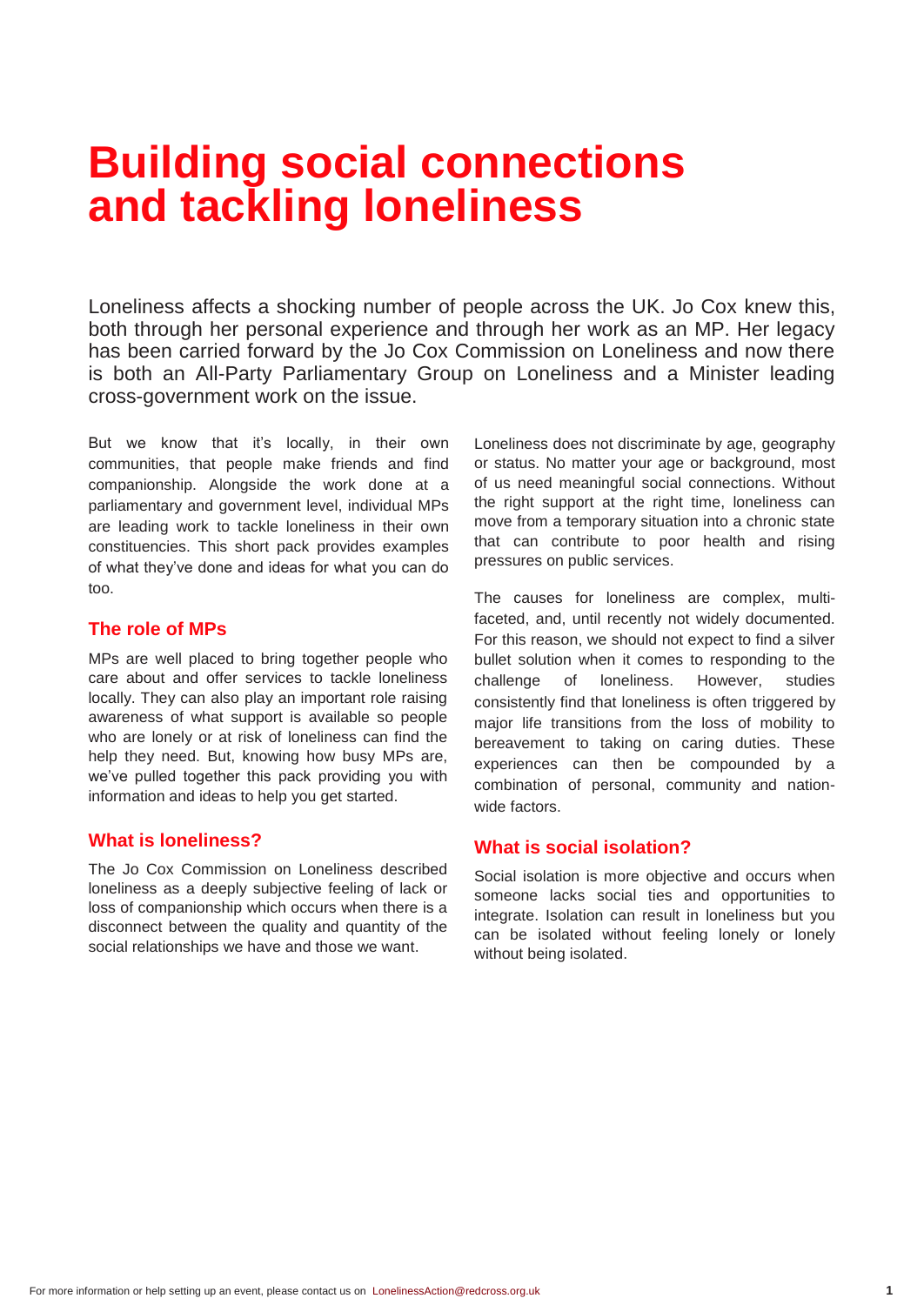# **Getting involved**

#### **Host a roundtable or policy workshop**

**CONTEXT:** Although the Government is taking action on loneliness, it cannot solve this challenge alone. Individuals, families, businesses, charities and local authorities are tackling loneliness across the country but they are often so busy delivering vital services they don't take the time to come together to consider the problem as a whole and develop proactive and joined-up local leadership.

**ACTIVITY:** Bring together local and national experts, service providers and constituents with lived experience through a roundtable or policy workshop. Attendees can together begin to get to grips with the often complex factors behind loneliness in your area. MPs can learn from these events in order to bring practical local examples back to the national conversation about loneliness, for example at the APPG.

**OUTCOME:** Events like these can inspire joined-up local leadership, leading to lasting changes that improve people's lives.

### **Host a networking event**

**CONTEXT:** Despite the outstanding work underway in many communities across the UK, there is an acute need for those offering support to lonely groups on the ground to be better linked with central service providers as well as each other. When linked up, stakeholders are better informed and equipped to tailor services to meet the needs of communities.

**ACTIVITY:** Organise a sector networking event so that providers can meet one another and learn more about what else exists in the way of local support. This can go a long way to ensuring constituents can benefit from the right support at the right time.

**OUTCOME:** Improving loneliness networks and mutual learning about local provision in your constituency can help avoid duplication and better enable local providers and commissioners to spot gaps in provision and to refer people to appropriate support.

### **CASE STUDY 1 Lewisham West and Penge**

In November 2017, responding to research by Action for Children which found that over half of parents had experienced a problem with loneliness, Ellie Reeves, MP for Lewisham West and Penge organised a meeting in her constituency for new parents to discuss the impact of parental loneliness. As well as local constituents, attendees included speakers from Action for Children, The Young Women's Trust, British Red Cross, Mummy's Gin Fund, Bromley & Lewisham Mind and Bellingham

Children's Centre. Drawing on her own experience suffering from loneliness as a new parent Ellie said of the event:

*"It was brilliant to hear about all the hard work that is being done to tackle parental loneliness but it was clear that access to services for those most isolated and reduced Health Visitor support are big concerns."*

### **Calling All Local Parents!**

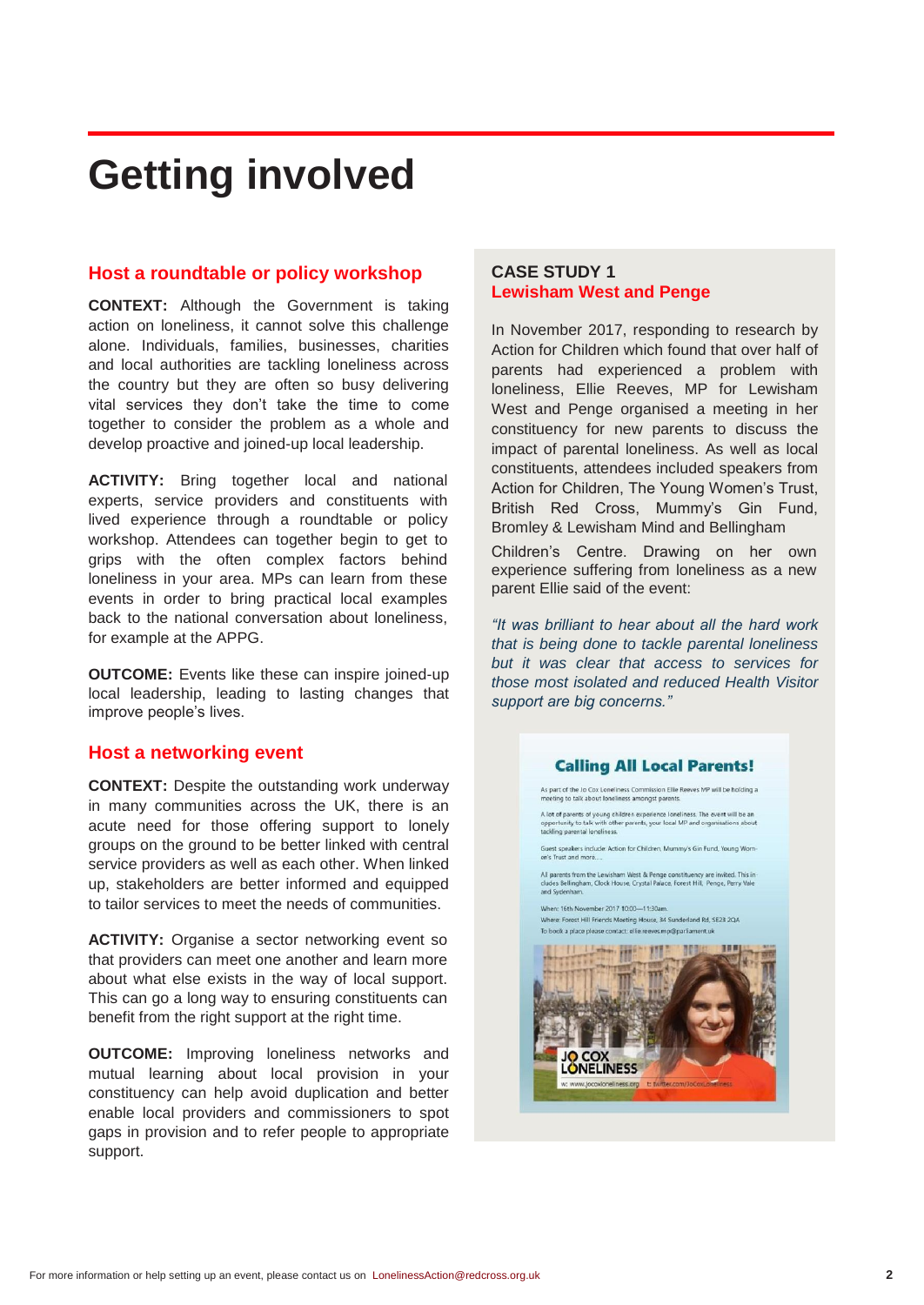# **Getting involved (continued)**

#### **Mapping local provision & signposting people who are lonely or at-risk of loneliness to suitable services**

**CONTEXT:** MPs have unique access to people of all ages and from all backgrounds who might be lonely. Be it by knocking on doors before elections, helping somebody through your surgery or identifying a repeat caller, you could be one of only a handful of people able to guide those suffering from loneliness towards the help they need.

**ACTIVITY:** By using the resources on page 5 you can equip yourself and your caseworkers with the tools to identify people who are lonely or at-risk of loneliness. It is important to note that people who are intensely lonely and have been so for a long time are likely to need more than simple signposting. In these cases, do try to direct them to a 'link worker', 'navigator' or 'community connector' who can support them to regain their confidence and independence. Services and interventions tackling loneliness differ from place to place. We recommend all MPs encourage their caseworkers to map local provision. Hosting networking events as suggested above can help.

**OUTCOME:** Ensuring you and your colleagues are aware of local services and interventions could help improve the health and wellbeing of people in your constituency.

# **CASE STUDY 2 Harborough**

Neil O'Brien, MP for Harborough hosted a successful loneliness summit in Market Harborough in January this year which was attended by over 100 individuals from across the area. Attendees included a range of local and national organisations such as British Red Cross, Voluntary Action South Leicestershire, Harborough District and Leicestershire County Councils and Age UK, all of which are working on issues surrounding loneliness. Neil and British Red Cross and the Co-op partnership gave short talks, organisations shared information about their work and local service provision was mapped accordingly. Neil O'Brien said:

*"Loneliness is something that can affect anyone. From the elderly to the disabled and young mothers at home; this is a growing concern and something we need to work together on to tackle. I was delighted with the attendance on the day, where representatives of so many excellent charities and projects across the constituency and beyond, came together to share their experiences and stories. The strong sense of community was clear for all to see, and it was encouraging to see so much fantastic work already underway"*

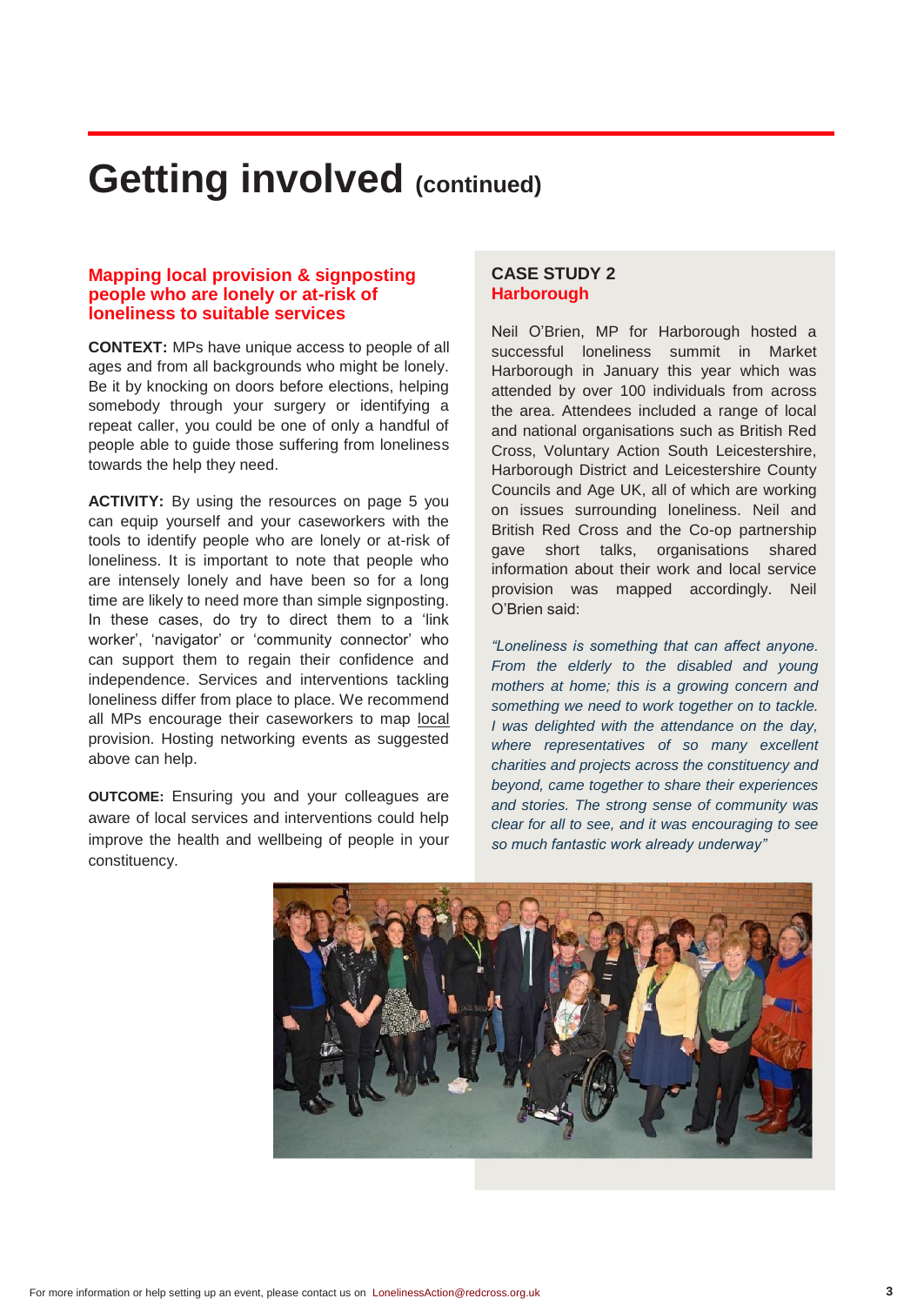# **Getting involved (continued)**

#### **Work with local stakeholders to engage the most isolated**

**CONTEXT:** It is sadly too often the case that those in greatest need of help are also the hardest to reach. The challenge of engaging the most hard to reach lonely groups can be met with creative partnerships. From joining forces with the fire services, local paper or football club to clueing-up the local postman or even gig-economy workers, there exist many untapped opportunities to identify loneliness hotspots in your area.

**ACTIVITY:** MPs can play a central role in challenging existing local health and wellbeing organisations to prioritise the needs of those hardest to reach. By assembling key players such as local GPs; health and social care providers; local authority leads; employers and charities and initiating dedicated task forces and working groups MPs can play a decisive role in reaching out to those most isolated from society. Even writing to these key players asking them how they are reaching the most isolated people in your constituency could help drive it higher up the agenda.

**OUTCOME:** Communities are in need of coordinated and connected initiatives. Through setting up working groups and brokering local partnerships, you can encourage collaborative action, build consensus and enable local activity and campaigns to achieve more than the sum of their parts.

### **Raise awareness of local provision to build connections**

**CONTEXT:** Even where services are already in place, people regularly report that it's hard to know what is available locally. At the same time there is a risk that conventional entry points such as GP surgeries, care centres and hospital discharge teams lack the awareness about loneliness they need to be as effective as possible.

**ACTIVITY:** MPs can raise the profile of local support bodies by visiting service centres in your area, and publicising their offer through your communications channels. You might also want to stock up on service leaflets to hand out in your surgeries.

**OUTCOME:** The higher visibility and attention loneliness commands, the more likely communities are able to recognise and prevent the problem becoming chronic.

### **Tips on identifying people who might be lonely**

Loneliness is a subjective feeling experienced by people of all ages and all backgrounds. Identifying people who are lonely or at risk of loneliness therefore might seem tricky. That said, here are some simple tips that could help:

- » Remember that loneliness is often triggered by key life transitions, such as loss of mobility, entering into caring duties, stopping caring duties, bereavement, developing a health condition, separation, retirement, becoming a parent, unemployment, empty nest-syndrome and so on.
- » Asking whether people live alone, how often they leave the house, whether they feel they can talk to others and whether they are satisfied with their relationships can all help.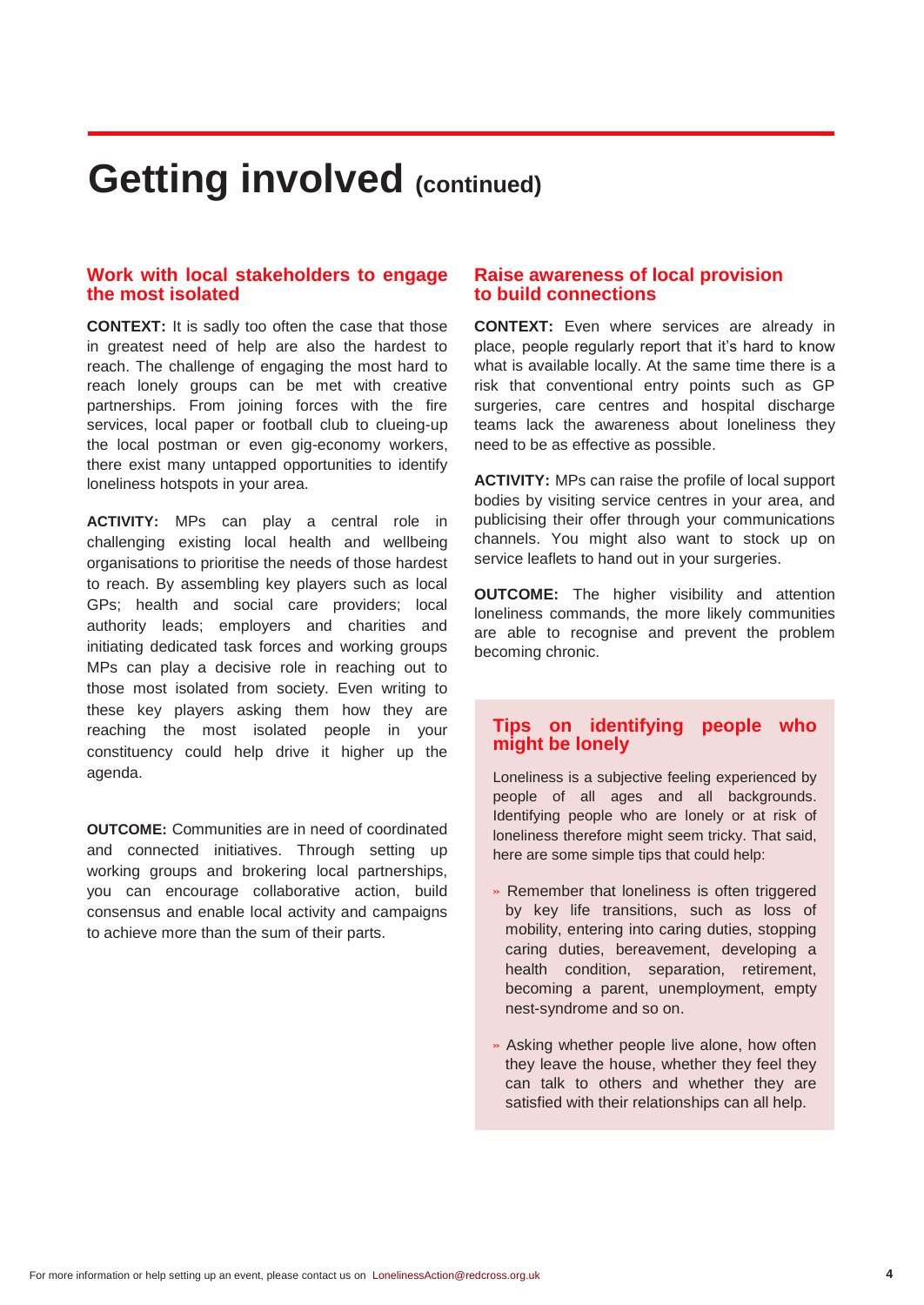# **Useful resources**

There are a handful of national providers that are likely to provide loneliness services in your area. These include but are not limited to:

- » Action for Children help disadvantaged children across the UK from before they are born until they are into their twenties. See their website at [www.](http://www/) actionforchildren.org.uk
- » Age UK's vision is to make the UK a great place to grow older. Their volunteer befriending service is one of the ways Age UK tries to beat loneliness in later life. See their website at [www.ageuk.org.uk/](http://www.ageuk.org.uk/) services/befriending-services
- » Alzheimer's Society are there for anyone affected by dementia, and do everything they can to keep people with dementia connected to their lives and the people who matter most. See their website at [www.alzheimers.org.uk/about-us](http://www.alzheimers.org.uk/about-us)
- » British Red Cross helps millions of people in the UK and around the world get the support they need if crisis strikes. Their Community Connectors, funded by their partnership with the Co-op, can help lonely adults of all ages establish or re-establish connections. See their website at [www.redcross.org.uk/get-help/get-help-with](http://www.redcross.org.uk/get-help/get-help-with-)loneliness
- » Carers UK aim to be there for the 6,000 people who start looking after someone each day. See their website at [www.carersuk.org/about-us/](http://www.carersuk.org/about-us/) what-we-do/we-connect
- » Campaign to End Loneliness believe nobody should be lonely in older age and that loneliness is not inevitable. See their website at [www.](http://www/) campaigntoendloneliness.org
- » Co-op Group aim to champion a better way of doing business for UK communities and are partnering with British Red Cross around their Connecting Communities services. See their website at [www.co](http://www./)operative.coop/campaigning/lonelinesscampaign
- » Eden Project Communities connect people and communities, encouraging everyday people to make positive change where they live. See their website at [www.edenprojectcommunities.com](http://www.edenprojectcommunities.com/)
- » Independent Age, founded over 150 years ago, offer regular friendly contact and a strong campaigning voice for older people on care and support, money and benefits, health and mobility. See their website at [www.independentage.org/](http://www.independentage.org/) about-us
- » The Silver Line is a free, 24 hour, confidential helpline for older people. See their website at [www.thesilverline.org.uk](http://www.thesilverline.org.uk/)
- » Sense is a national disability charity that supports people with complex communication needs to be understood, connected and valued. See their website at [www.sense.org.uk](http://www.sense.org.uk/)
- » Refugee Action has spent 35 years helping refugees build safe, hopeful and productive new lives in the UK. See their website at www.refugeeaction.org.uk
- » Royal Voluntary Service are a volunteer organisation that enrich the lives of older people and their families across Britain. See their website at [www.royalvoluntaryservice.org.uk](http://www.royalvoluntaryservice.org.uk/)

### **Help us develop policy and practice solutions**

Join the new All-Party Parliamentary Group on Loneliness, chaired by Rachel Reeves MP and made up of a cross-party group of MPs and peers, by emailing its secretariat on **LonelinessAction@ redcross.org.uk**